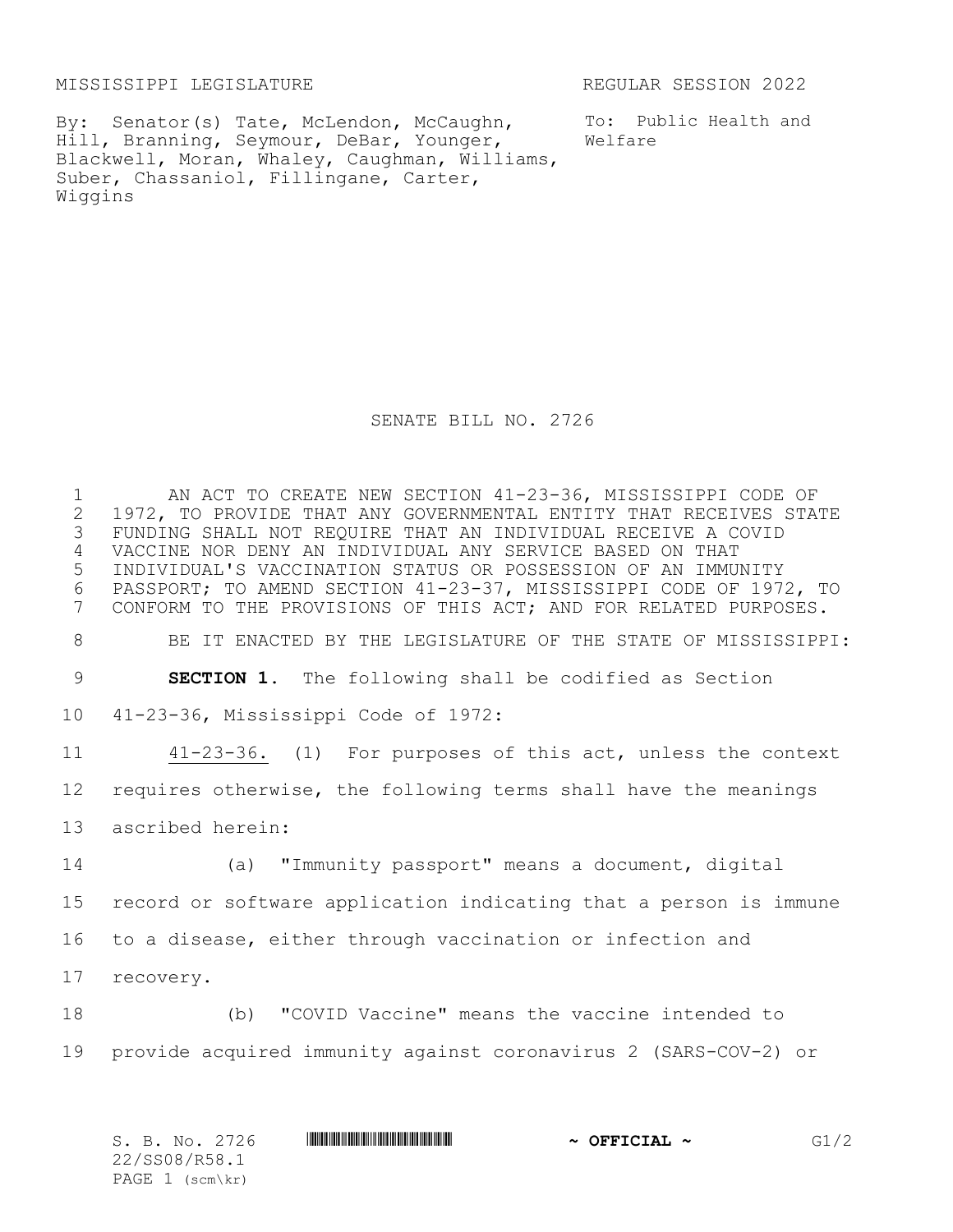any virus associated with or mutated from the virus that caused the coronavirus disease 2019 (COVID-19).

 (c) "Vaccination status" means an indication of whether a person has received one or more doses of a vaccine.

 (2) Any governmental entity that receives state funding, including, but not limited to, schools, universities, government agencies, state departments, clinics or hospitals, shall not:

 (a) Require that an individual receive the COVID vaccine; and

 (b) Deny to an individual any local or state services, goods, facilities, advantages, privileges, licensing, educational opportunities, health care access or employment opportunities based on the individual's vaccination status or whether the individual has an immunity passport.

 **SECTION 2.** Section 41-23-37, Mississippi Code of 1972, is amended as follows:

 41-23-37. Whenever indicated, the State Health Officer shall specify such immunization practices as may be considered best for the control of vaccine preventable diseases. A listing shall be promulgated annually or more often, if necessary.

 Except as provided in Section 41-23-36 and hereinafter, it shall be unlawful for any child to attend any school, kindergarten or similar type facility intended for the instruction of children (hereinafter called "schools"), either public or private, with the exception of any legitimate home instruction program as defined in

S. B. No. 2726 \*SS08/R58.1\* **~ OFFICIAL ~** 22/SS08/R58.1 PAGE 2 (scm\kr)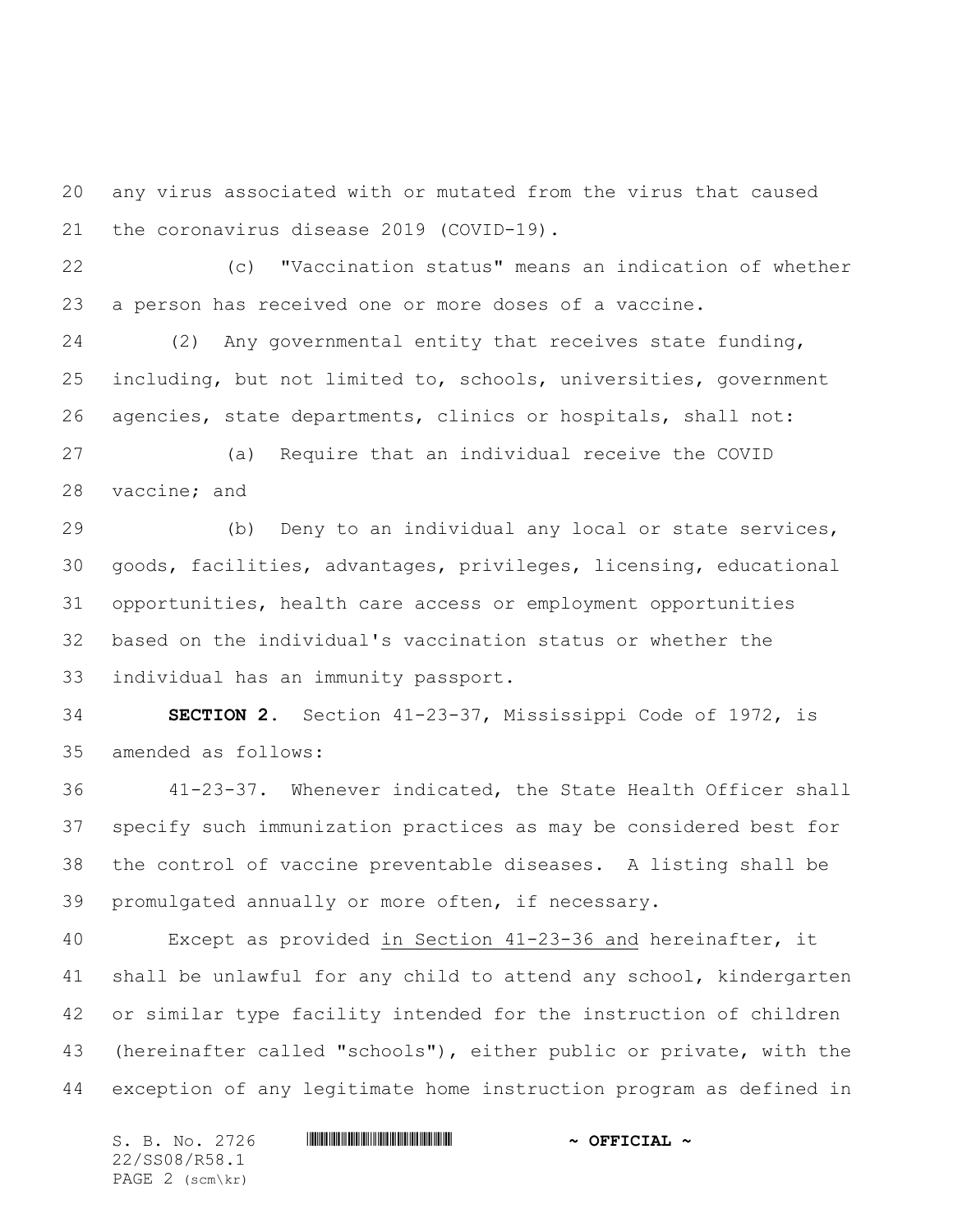Section 37-13-91, Mississippi Code of 1972, for ten (10) or less children who are related within the third degree computed according to the civil law to the operator, unless they shall first have been vaccinated against those diseases specified by the State Health Officer.

 A certificate of exemption from vaccination for medical reasons may be offered on behalf of a child by a duly licensed physician and may be accepted by the local health officer when, in his opinion, such exemption will not cause undue risk to the community.

 Certificates of vaccination shall be issued by local health officers or physicians on forms specified by the Mississippi State Board of Health. These forms shall be the only acceptable means for showing compliance with these immunization requirements, and the responsible school officials shall file the form with the child's record.

 If a child shall offer to enroll at a school without having completed the required vaccinations, the local health officer may grant a period of time up to ninety (90) days for such completion when, in the opinion of the health officer, such delay will not cause undue risk to the child, the school or the community. No child shall be enrolled without having had at least one (1) dose of each specified vaccine.

 Within thirty (30) days after the opening of the fall term of school (on or before October 1 of each year) the person in charge

S. B. No. 2726 \*SS08/R58.1\* **~ OFFICIAL ~** 22/SS08/R58.1 PAGE 3 (scm\kr)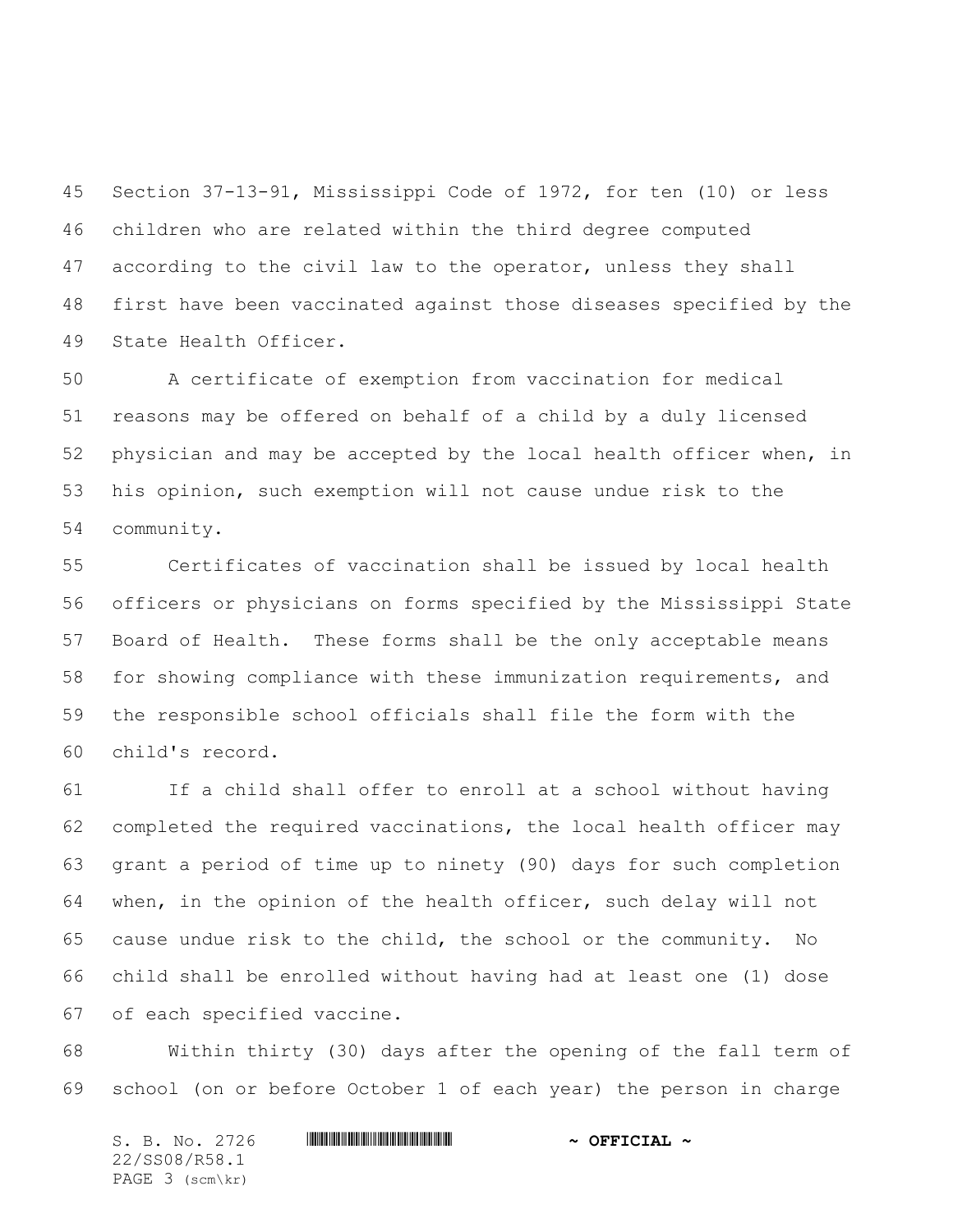70 of each school shall report to the county or local health officer, on forms provided by the Mississippi State Board of Health, the number of children enrolled by age or grade or both, the number fully vaccinated, the number in process of completing vaccination requirements, and the number exempt from vaccination by reason for such exemption.

 Within one hundred twenty (120) days after the opening of the fall term (on or before December 31), the person in charge of each school shall certify to the local or county health officer that all children enrolled are in compliance with immunization requirements.

 For the purpose of assisting in supervising the immunization 82 status of the children the local health officer, or his designee, may inspect the children's records or be furnished certificates of immunization compliance by the school.

 It shall be the responsibility of the person in charge of each school to enforce the requirements for immunization. Any child not in compliance at the end of ninety (90) days from the opening of the fall term must be suspended until in compliance, unless the health officer shall attribute the delay to lack of supply of vaccine or some other such factor clearly making compliance impossible.

 Failure to enforce provisions of this section shall constitute a misdemeanor and upon conviction be punishable by fine or imprisonment or both.

S. B. No. 2726 \*SS08/R58.1\* **~ OFFICIAL ~** 22/SS08/R58.1 PAGE 4 (scm\kr)